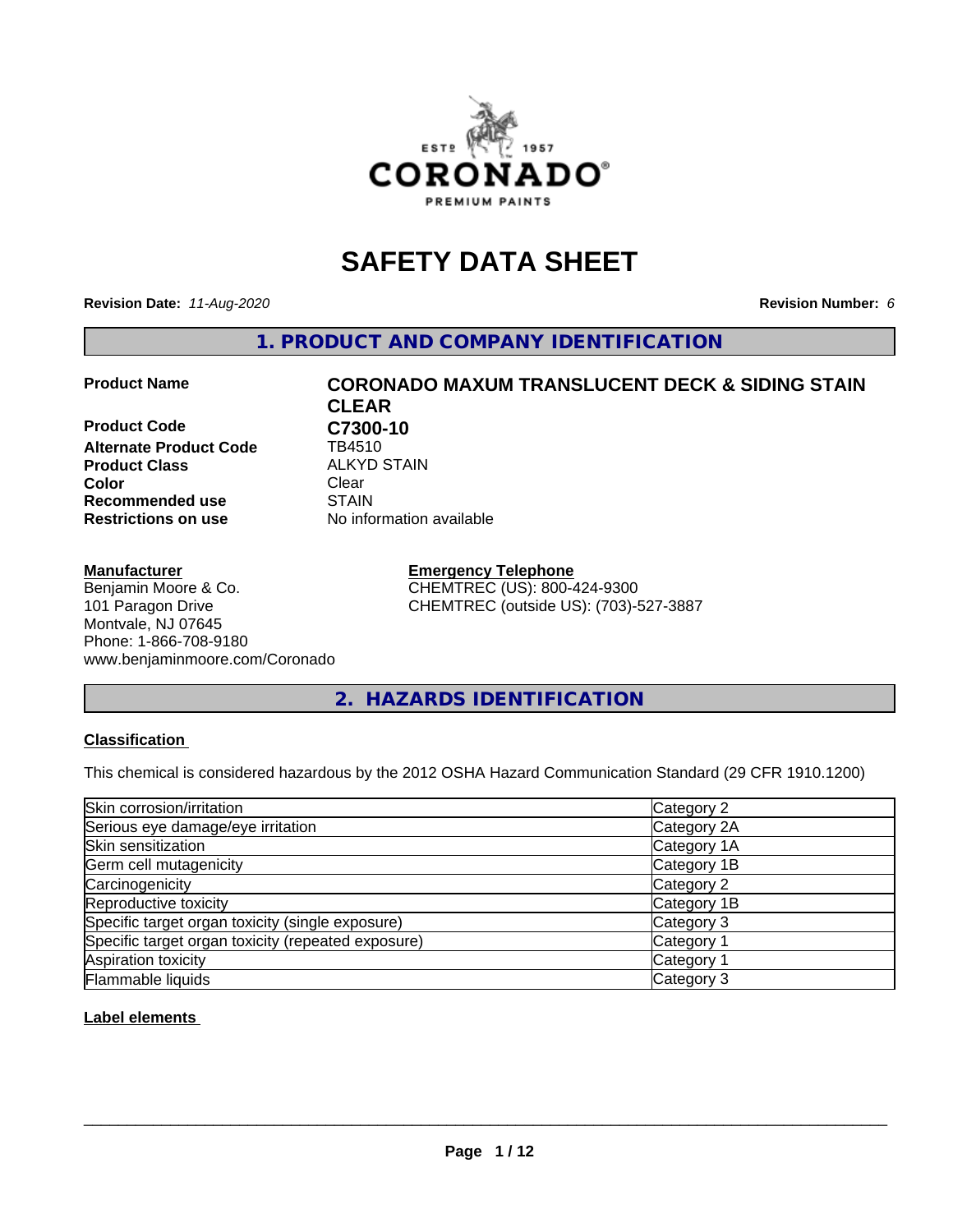**Odor** solvent

#### **Danger**

#### **Hazard statements**

Causes skin irritation Causes serious eye irritation May cause an allergic skin reaction May cause genetic defects Suspected of causing cancer May damage fertility or the unborn child May cause respiratory irritation Causes damage to organs through prolonged or repeated exposure May be fatal if swallowed and enters airways Flammable liquid and vapor



**Appearance** liquid

#### **Precautionary Statements - Prevention**

Obtain special instructions before use Do not handle until all safety precautions have been read and understood Use personal protective equipment as required Wash face, hands and any exposed skin thoroughly after handling Contaminated work clothing should not be allowed out of the workplace Do not breathe dust/fume/gas/mist/vapors/spray Do not eat, drink or smoke when using this product Use only outdoors or in a well-ventilated area Keep away from heat, hot surfaces, sparks, open flames and other ignition sources. No smoking Keep container tightly closed Ground/bond container and receiving equipment Use explosion-proof electrical/ventilating/lighting/equipment Use only non-sparking tools Take precautionary measures against static discharge Keep cool Wear protective gloves/protective clothing/eye protection/face protection

#### **Precautionary Statements - Response**

IF exposed or concerned: Get medical advice/attention

#### **Eyes**

IF IN EYES: Rinse cautiously with water for several minutes. Remove contact lenses, if present and easy to do. Continue rinsing

If eye irritation persists: Get medical advice/attention

#### **Skin**

If skin irritation or rash occurs: Get medical advice/attention

IF ON SKIN (or hair): Remove/Take off immediately all contaminated clothing. Rinse skin with water/shower Wash contaminated clothing before reuse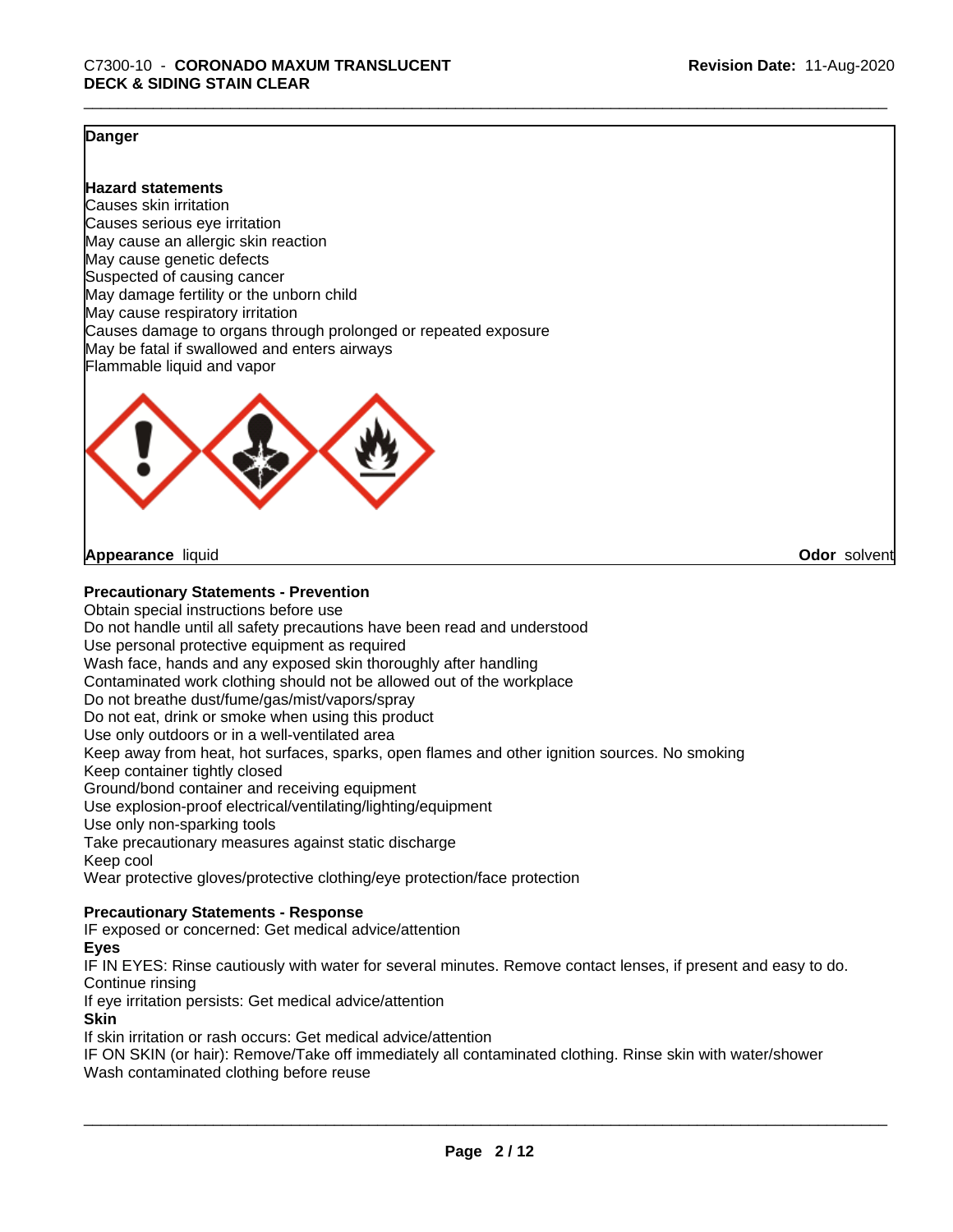#### **Inhalation**

IF INHALED: Remove victim to fresh air and keep at rest in a position comfortable for breathing **Ingestion** IF SWALLOWED: Immediately call a POISON CENTER or doctor/physician Do NOT induce vomiting **Fire**

In case of fire: Use CO2, dry chemical, or foam for extinction

#### **Precautionary Statements - Storage**

Store locked up Store in a well-ventilated place. Keep container tightly closed

#### **Precautionary Statements - Disposal**

Dispose of contents/container to an approved waste disposal plant

#### **Hazards not otherwise classified (HNOC)**

Rags, steel wool or waste soaked with this product may spontaneously catch fire if improperly discarded

#### **Other information**

No information available

#### **3. COMPOSITION/INFORMATION ON INGREDIENTS**

| <b>Chemical name</b>                         | CAS No.        | Weight-%    |
|----------------------------------------------|----------------|-------------|
| 4-Chlorobenzotrifluoride                     | 98-56-6        | $20 - 25$   |
| Distillates, petroleum, hydrotreated light   | 64742-47-8     | $10 - 15$   |
| Stoddard solvent                             | 8052-41-3      | 1 - 5       |
| Silica amorphous                             | 7631-86-9      | 1 - 5       |
| Nepheline syenite                            | 37244-96-5     | ' - 5       |
| Zinc borate hydrate                          | 138265-88-0    | 1 - 5       |
| Carbamic acid, 1H-benzimidazol-2-yl-, methyl | 10605-21-7     | $0.1 - 0.5$ |
| ester                                        |                |             |
| Ethyl benzene                                | $100 - 41 - 4$ | $0.1 - 0.5$ |
| Cobalt bis(2-ethylhexanoate)                 | 136-52-7       | $0.1 - 0.5$ |
| Methyl ethyl ketoxime                        | 96-29-7        | $0.1 - 0.5$ |

| 4. FIRST AID MEASURES |  |
|-----------------------|--|
|-----------------------|--|

| <b>General Advice</b> | If symptoms persist, call a physician. Show this safety data sheet to the doctor in<br>attendance.                                                                                                                                  |
|-----------------------|-------------------------------------------------------------------------------------------------------------------------------------------------------------------------------------------------------------------------------------|
| <b>Eye Contact</b>    | Immediately flush with plenty of water. After initial flushing, remove any contact<br>lenses and continue flushing for at least 15 minutes. Keep eye wide open while<br>rinsing. If symptoms persist, call a physician.             |
| <b>Skin Contact</b>   | Wash off immediately with soap and plenty of water while removing all<br>contaminated clothes and shoes. If skin irritation persists, call a physician. Wash<br>clothing before reuse. Destroy contaminated articles such as shoes. |
| <b>Inhalation</b>     | Move to fresh air. If symptoms persist, call a physician.<br>If not breathing, give artificial respiration. Call a physician immediately.                                                                                           |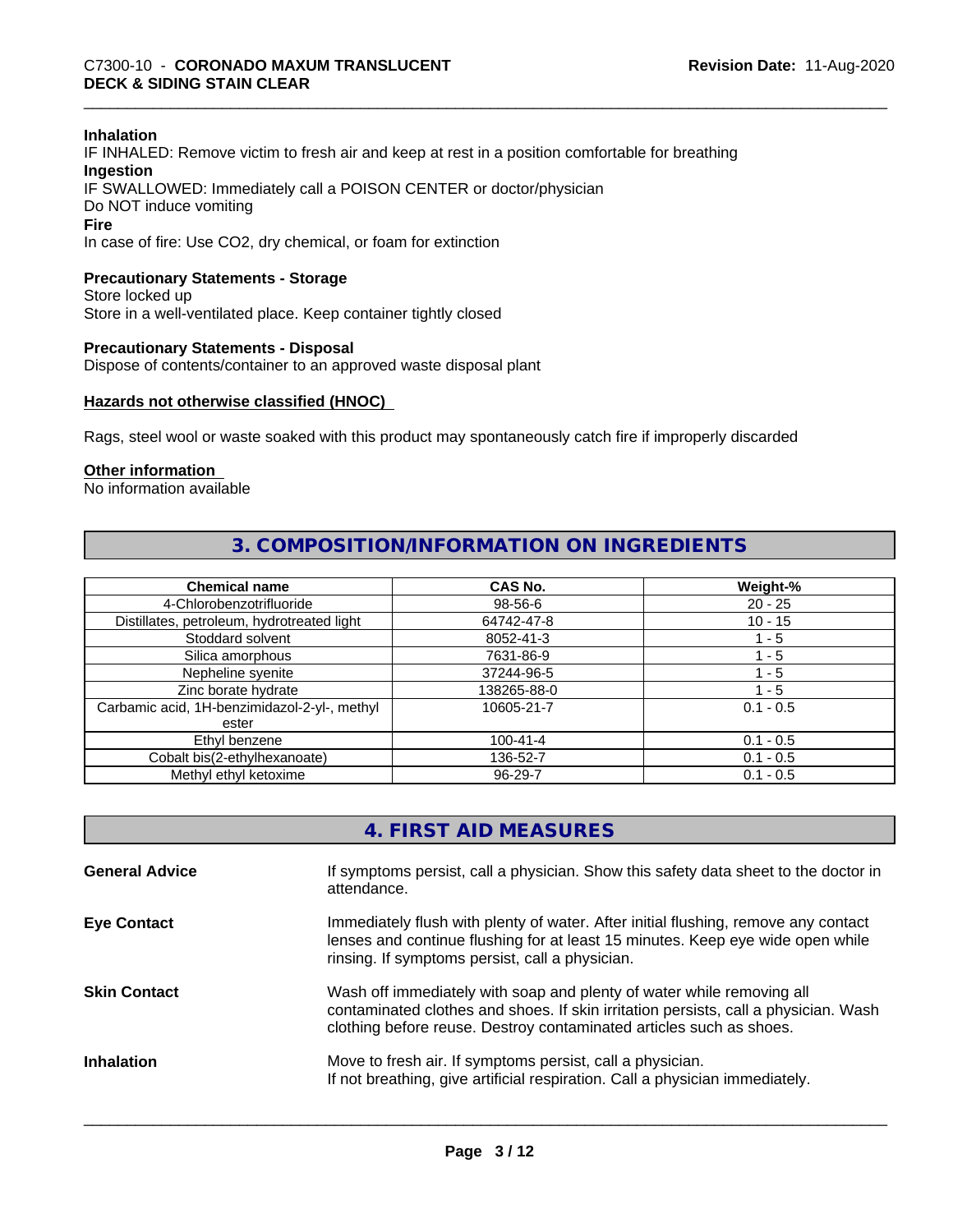| Ingestion                                        | Clean mouth with water and afterwards drink plenty of water. Do not induce<br>vomiting without medical advice. Never give anything by mouth to an unconscious<br>person. Consult a physician. |
|--------------------------------------------------|-----------------------------------------------------------------------------------------------------------------------------------------------------------------------------------------------|
| <b>Protection Of First-Aiders</b>                | Use personal protective equipment.                                                                                                                                                            |
| <b>Most Important</b><br><b>Symptoms/Effects</b> | May cause allergic skin reaction.                                                                                                                                                             |
| <b>Notes To Physician</b>                        | Treat symptomatically.                                                                                                                                                                        |

**5. FIRE-FIGHTING MEASURES**

| <b>Suitable Extinguishing Media</b><br>Protective equipment and precautions for firefighters |                 | Foam, dry powder or water. Use extinguishing measures<br>that are appropriate to local circumstances and the<br>surrounding environment.<br>As in any fire, wear self-contained breathing apparatus<br>pressure-demand, MSHA/NIOSH (approved or equivalent)<br>and full protective gear. |                                |  |
|----------------------------------------------------------------------------------------------|-----------------|------------------------------------------------------------------------------------------------------------------------------------------------------------------------------------------------------------------------------------------------------------------------------------------|--------------------------------|--|
|                                                                                              |                 |                                                                                                                                                                                                                                                                                          |                                |  |
| Sensitivity to mechanical impact                                                             |                 | No                                                                                                                                                                                                                                                                                       |                                |  |
| Sensitivity to static discharge                                                              |                 | Yes                                                                                                                                                                                                                                                                                      |                                |  |
| <b>Flash Point Data</b><br>Flash point (°F)<br>Flash Point (°C)<br><b>Method</b>             |                 | 107<br>42<br><b>PMCC</b>                                                                                                                                                                                                                                                                 |                                |  |
| <b>Flammability Limits In Air</b>                                                            |                 |                                                                                                                                                                                                                                                                                          |                                |  |
| Lower flammability limit:<br><b>Upper flammability limit:</b>                                |                 | Not available<br>Not available                                                                                                                                                                                                                                                           |                                |  |
| Health: 2<br><b>NFPA</b>                                                                     | Flammability: 2 | Instability: 0                                                                                                                                                                                                                                                                           | <b>Special: Not Applicable</b> |  |
| <b>NFPA Legend</b><br>0 - Not Hazardous<br>1 - Slightly<br>2 - Moderate<br>3 - High          |                 |                                                                                                                                                                                                                                                                                          |                                |  |

4 - Severe

*The ratings assigned are only suggested ratings, the contractor/employer has ultimate responsibilities for NFPA ratings where this system is used.*

*Additional information regarding the NFPA rating system is available from the National Fire Protection Agency (NFPA) at www.nfpa.org.*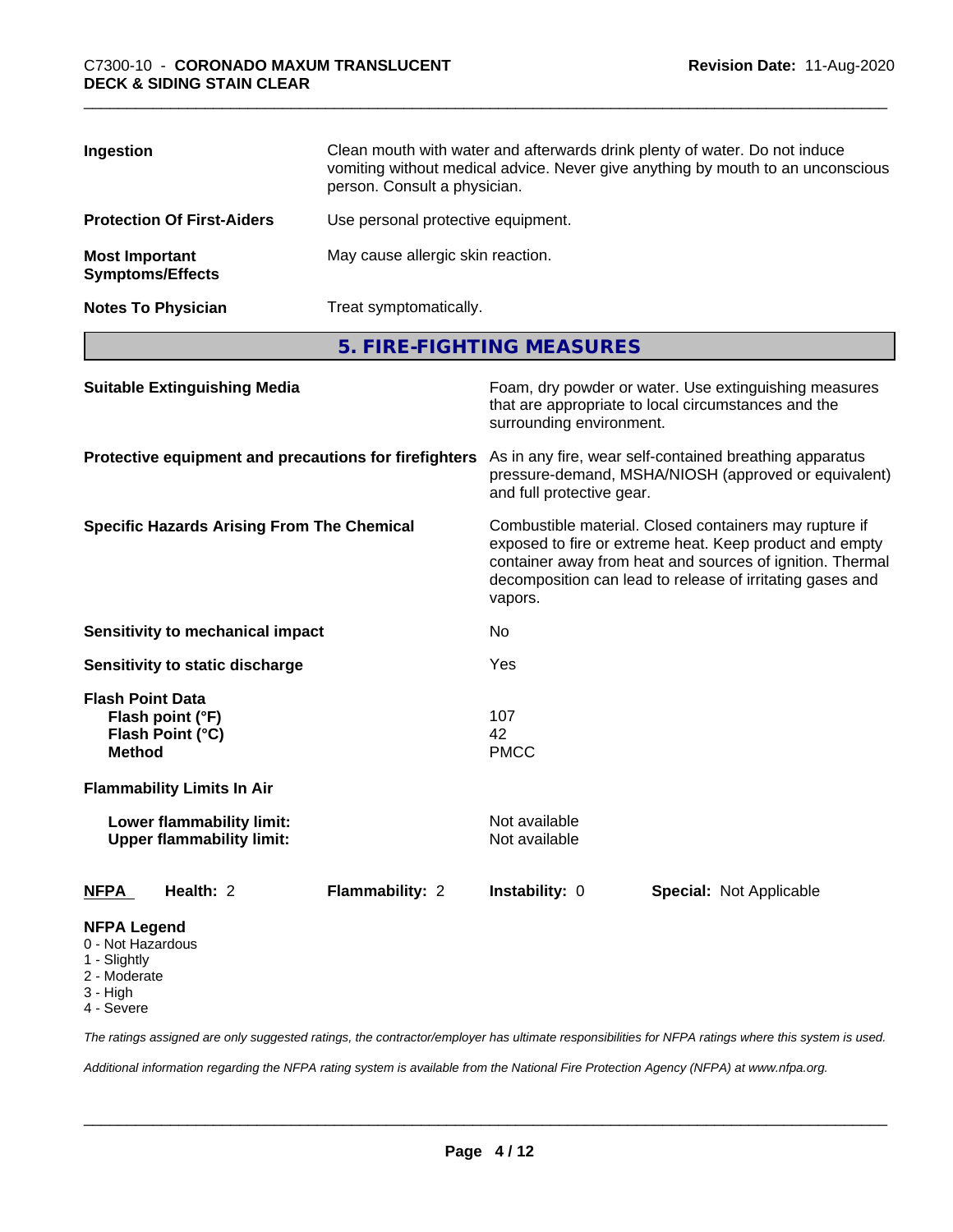|                                  | 6. ACCIDENTAL RELEASE MEASURES                                                                                                                                                                                                                                                                                                                                                                |
|----------------------------------|-----------------------------------------------------------------------------------------------------------------------------------------------------------------------------------------------------------------------------------------------------------------------------------------------------------------------------------------------------------------------------------------------|
| <b>Personal Precautions</b>      | Use personal protective equipment. Remove all sources of ignition.                                                                                                                                                                                                                                                                                                                            |
| <b>Other Information</b>         | Prevent further leakage or spillage if safe to do so. Do not allow material to<br>contaminate ground water system. Prevent product from entering drains. Do not<br>flush into surface water or sanitary sewer system. Local authorities should be<br>advised if significant spillages cannot be contained.                                                                                    |
| <b>Environmental precautions</b> | See Section 12 for additional Ecological Information.                                                                                                                                                                                                                                                                                                                                         |
| <b>Methods for Cleaning Up</b>   | Dam up. Soak up with inert absorbent material. Pick up and transfer to properly<br>labeled containers. Clean contaminated surface thoroughly.                                                                                                                                                                                                                                                 |
|                                  | 7. HANDLING AND STORAGE                                                                                                                                                                                                                                                                                                                                                                       |
| <b>Handling</b>                  | Use only in area provided with appropriate exhaust ventilation. Do not breathe<br>vapors or spray mist. Wear personal protective equipment. Take precautionary<br>measures against static discharges. To avoid ignition of vapors by static electricity<br>discharge, all metal parts of the equipment must be grounded. Keep away from<br>open flames, hot surfaces and sources of ignition. |
| <b>Storage</b>                   | Keep containers tightly closed in a dry, cool and well-ventilated place. Keep away<br>from heat. Keep away from open flames, hot surfaces and sources of ignition.<br>Keep in properly labeled containers. Keep out of the reach of children.                                                                                                                                                 |
|                                  | <b>DANGER</b> - Rags, steel wool or waste soaked with this product may<br>spontaneously catch fire if improperly discarded. Immediately after use, place<br>rags, steel wool or waste in a sealed water-filled metal container.                                                                                                                                                               |
| <b>Incompatible Materials</b>    | Incompatible with strong acids and bases and strong oxidizing agents.                                                                                                                                                                                                                                                                                                                         |

### **8. EXPOSURE CONTROLS / PERSONAL PROTECTION**

#### **Exposure Limits**

| <b>Chemical name</b>     | <b>ACGIH TLV</b>               | <b>OSHA PEL</b>                                |
|--------------------------|--------------------------------|------------------------------------------------|
| 4-Chlorobenzotrifluoride | TWA: 2.5 mg/m <sup>3</sup> $F$ | $2.5 \text{ mg/m}^3$ - TWA                     |
| Stoddard solvent         | TWA: 100 ppm                   | 500 ppm - TWA<br>2900 mg/m <sup>3</sup> - TWA  |
| Silica amorphous         | N/E                            | 20 mppcf - TWA                                 |
| Ethyl benzene            | TWA: 20 ppm                    | 100 ppm $-$ TWA<br>435 mg/m <sup>3</sup> - TWA |

#### **Legend**

ACGIH - American Conference of Governmental Industrial Hygienists Exposure Limits OSHA - Occupational Safety & Health Administration Exposure Limits N/E - Not Established

**Engineering Measures** Ensure adequate ventilation, especially in confined areas.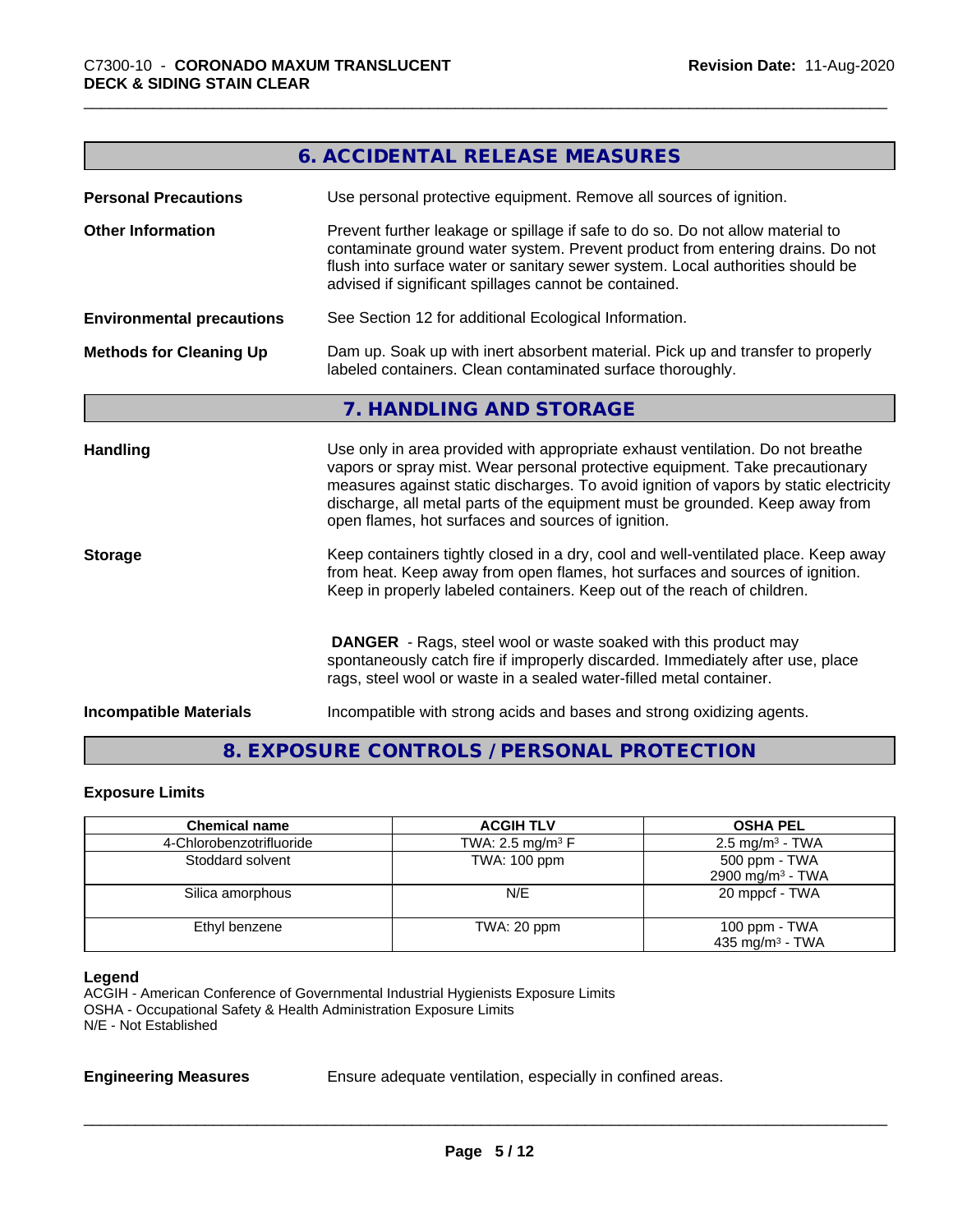#### **Personal Protective Equipment**

| <b>Eye/Face Protection</b>    | Safety glasses with side-shields. If splashes are likely to occur, wear: Tightly fitting<br>safety goggles                                                                                                                                                                                                                                                          |
|-------------------------------|---------------------------------------------------------------------------------------------------------------------------------------------------------------------------------------------------------------------------------------------------------------------------------------------------------------------------------------------------------------------|
| <b>Skin Protection</b>        | Long sleeved clothing. Protective gloves.                                                                                                                                                                                                                                                                                                                           |
| <b>Respiratory Protection</b> | Use only with adequate ventilation. In operations where exposure limits are<br>exceeded, use a NIOSH approved respirator that has been selected by a<br>technically qualified person for the specific work conditions. When spraying the<br>product or applying in confined areas, wear a NIOSH approved respirator<br>specified for paint spray or organic vapors. |
| <b>Hygiene Measures</b>       | Avoid contact with skin, eyes and clothing. Remove and wash contaminated<br>clothing before re-use. Wash thoroughly after handling. When using do not eat,<br>drink or smoke.                                                                                                                                                                                       |

#### **9. PHYSICAL AND CHEMICAL PROPERTIES**

**Appearance** liquid **Odor** solvent **Odor Threshold No information available No information available Density (Ibs/gal)** 9.15 - 9.25 **Specific Gravity** 1.10 - 1.12 **pH** No information available **Viscosity (cps)** No information available Notice 1, 1999 **Solubility(ies)**<br> **Solubility**<br> **Water solubility**<br> **Water solubility Evaporation Rate No information available No information available Vapor pressure** No information available **Vapor density No information available No information available Wt. % Solids** 55 - 65 **Vol. % Solids** 50 - 60 **Wt. % Volatiles** 35 - 45 **Vol. % Volatiles** 40 - 50 **VOC Regulatory Limit (g/L)** <250 **Boiling Point (°F)** 279 **Boiling Point (°C)** 137 **Freezing point (°F)** No information available **Freezing Point (°C)** The Control of the Monometer of Noinformation available **Flash point (°F)** 107 **Flash Point (°C)** 42 **Method** PMCC **Flammability (solid, gas)** Not applicable **Upper flammability limit:** No information available **Lower flammability limit:**<br> **Autoignition Temperature (°F)** No information available **Autoignition Temperature (°F)**<br> **Autoignition Temperature (°C)** No information available **Autoignition Temperature (°C) Decomposition Temperature (°F)** No information available **Decomposition Temperature (°C)** No information available **Partition coefficient Community Contract Contract Contract Contract Contract Contract Contract Contract Contract Contract Contract Contract Contract Contract Contract Contract Contract Contract Contract Contract Contr** 

**No information available** 

#### **10. STABILITY AND REACTIVITY**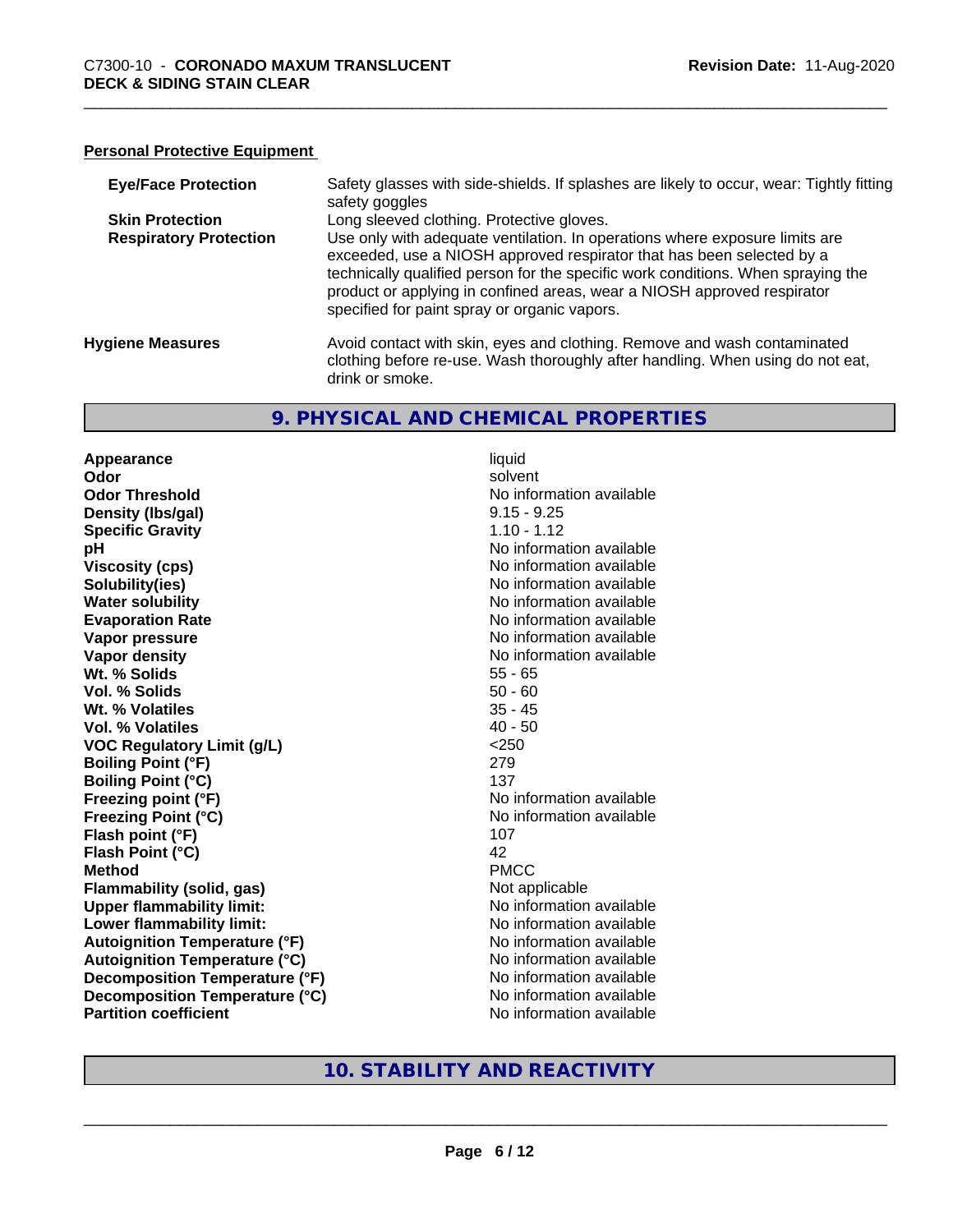| <b>Reactivity</b>                         | Not Applicable                                                                           |  |
|-------------------------------------------|------------------------------------------------------------------------------------------|--|
| <b>Chemical Stability</b>                 | Stable under normal conditions. Hazardous polymerisation<br>does not occur.              |  |
| <b>Conditions to avoid</b>                | Keep away from open flames, hot surfaces, static<br>electricity and sources of ignition. |  |
| <b>Incompatible Materials</b>             | Incompatible with strong acids and bases and strong<br>oxidizing agents.                 |  |
| <b>Hazardous Decomposition Products</b>   | Thermal decomposition can lead to release of irritating<br>gases and vapors.             |  |
| <b>Possibility of hazardous reactions</b> | None under normal conditions of use.                                                     |  |
| 11. TOXICOLOGICAL INFORMATION             |                                                                                          |  |
| <b>Product Information</b>                |                                                                                          |  |

| Information on likely routes of exposure                    |                                                                                                                                                                                                                                                                                  |  |
|-------------------------------------------------------------|----------------------------------------------------------------------------------------------------------------------------------------------------------------------------------------------------------------------------------------------------------------------------------|--|
| <b>Principal Routes of Exposure</b>                         | Eye contact, skin contact and inhalation.                                                                                                                                                                                                                                        |  |
| <b>Acute Toxicity</b>                                       |                                                                                                                                                                                                                                                                                  |  |
| <b>Product Information</b>                                  | Repeated or prolonged exposure to organic solvents may lead to permanent brain<br>and nervous system damage. Intentional misuse by deliberately concentrating and<br>inhaling vapors may be harmful or fatal.                                                                    |  |
|                                                             | Symptoms related to the physical, chemical and toxicological characteristics                                                                                                                                                                                                     |  |
| <b>Symptoms</b>                                             | No information available.                                                                                                                                                                                                                                                        |  |
|                                                             | Delayed and immediate effects as well as chronic effects from short and long-term exposure                                                                                                                                                                                       |  |
| Eye contact                                                 | Contact with eyes may cause irritation.                                                                                                                                                                                                                                          |  |
| <b>Skin contact</b>                                         | May cause skin irritation and/or dermatitis. Prolonged skin contact may defat the                                                                                                                                                                                                |  |
| Ingestion                                                   | skin and produce dermatitis.<br>Ingestion may cause irritation to mucous membranes. Small amounts of this<br>product aspirated into the respiratory system during ingestion or vomiting may                                                                                      |  |
| <b>Inhalation</b>                                           | cause mild to severe pulmonary injury, possibly progressing to death.<br>High vapor / aerosol concentrations are irritating to the eyes, nose, throat and<br>lungs and may cause headaches, dizziness, drowsiness, unconsciousness, and<br>other central nervous system effects. |  |
| <b>Sensitization</b>                                        | May cause an allergic skin reaction.                                                                                                                                                                                                                                             |  |
| <b>Neurological Effects</b>                                 | No information available.                                                                                                                                                                                                                                                        |  |
| <b>Mutagenic Effects</b>                                    | Suspected of causing genetic defects.                                                                                                                                                                                                                                            |  |
| <b>Reproductive Effects</b>                                 | May damage fertility or the unborn child.<br>No information available.                                                                                                                                                                                                           |  |
| <b>Developmental Effects</b><br><b>Target organ effects</b> | No information available.                                                                                                                                                                                                                                                        |  |
| <b>STOT - repeated exposure</b>                             | No information available.                                                                                                                                                                                                                                                        |  |
| <b>STOT - single exposure</b>                               | No information available.                                                                                                                                                                                                                                                        |  |
|                                                             |                                                                                                                                                                                                                                                                                  |  |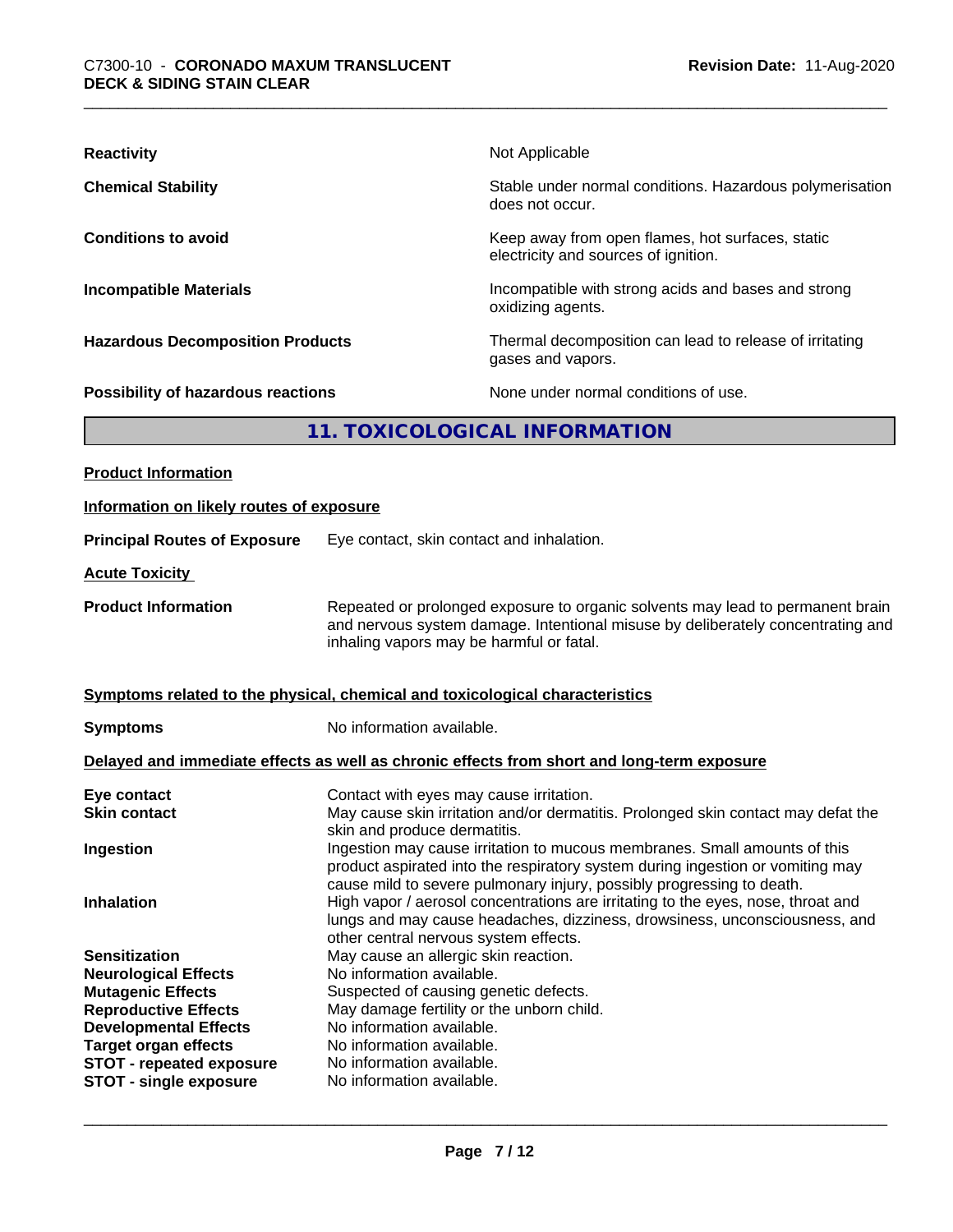| Other adverse effects    | No information available.                                                         |
|--------------------------|-----------------------------------------------------------------------------------|
| <b>Aspiration Hazard</b> | May be harmful if swallowed and enters airways. Small amounts of this product     |
|                          | aspirated into the respiratory system during ingestion or vomiting may cause mild |
|                          | to severe pulmonary injury, possibly progressing to death.                        |

#### **Numerical measures of toxicity**

**The following values are calculated based on chapter 3.1 of the GHS document**

| ATEmix (oral)                           | 21871 mg/kg |
|-----------------------------------------|-------------|
| <b>ATEmix (dermal)</b>                  | 5174 mg/kg  |
| ATEmix (inhalation-dust/mist) 31.1 mg/L |             |

#### **Component Information**

| Chemical name                                                       | Oral LD50                                    | Dermal LD50                                                    | <b>Inhalation LC50</b>  |
|---------------------------------------------------------------------|----------------------------------------------|----------------------------------------------------------------|-------------------------|
| 4-Chlorobenzotrifluoride<br>98-56-6                                 | $= 13$ g/kg (Rat)                            | $> 2$ mL/kg (Rabbit)                                           | $= 33$ mg/L (Rat) 4 h   |
| Distillates, petroleum, hydrotreated<br>light<br>64742-47-8         | $> 5000$ mg/kg (Rat)                         | $>$ 2000 mg/kg (Rabbit)                                        | $> 5.2$ mg/L (Rat) 4 h  |
| Silica amorphous<br>7631-86-9                                       | $= 7900$ mg/kg (Rat)                         | $>$ 2000 mg/kg (Rabbit)                                        | $> 2.2$ mg/L (Rat) 1 h  |
| Carbamic acid,<br>1H-benzimidazol-2-yl-, methyl ester<br>10605-21-7 | $>$ 5050 mg/kg (Rat)<br>$= 6400$ mg/kg (Rat) | > 10000 mg/kg (Rabbit) = 2 g/kg<br>$Rat$ = 8500 mg/kg (Rabbit) |                         |
| Ethyl benzene<br>$100 - 41 - 4$                                     | $= 3500$ mg/kg (Rat)                         | $= 15400$ mg/kg (Rabbit)                                       | $= 17.4$ mg/L (Rat) 4 h |
| Cobalt bis(2-ethylhexanoate)<br>136-52-7                            |                                              | $> 5000$ mg/kg (Rabbit)                                        | $> 10$ mg/L (Rat) 1 h   |
| Methyl ethyl ketoxime<br>96-29-7                                    | $= 930$ mg/kg (Rat)                          | 1000 - 1800 mg/kg (Rabbit)                                     | $> 4.83$ mg/L (Rat) 4 h |

#### **Chronic Toxicity**

#### **Carcinogenicity**

*The information below indicateswhether each agency has listed any ingredient as a carcinogen:.*

| <b>Chemical name</b>         | <b>IARC</b>         | <b>NTP</b>        | <b>OSHA</b> |
|------------------------------|---------------------|-------------------|-------------|
|                              | 2B - Possible Human |                   | Listed      |
| Ethyl benzene                | Carcinoɑen          |                   |             |
|                              | 2B - Possible Human | Reasonably        | Listed      |
| Cobalt bis(2-ethylhexanoate) | Carcinogen          | Anticipated Human |             |
|                              |                     | Carcinogen        |             |

• Cobalt and cobalt compounds are listed as possible human carcinogens by IARC (2B). However, there is inadequate evidence of the carcinogenicity of cobalt and cobalt compounds in humans.

#### **Legend**

IARC - International Agency for Research on Cancer NTP - National Toxicity Program OSHA - Occupational Safety & Health Administration

#### **12. ECOLOGICAL INFORMATION**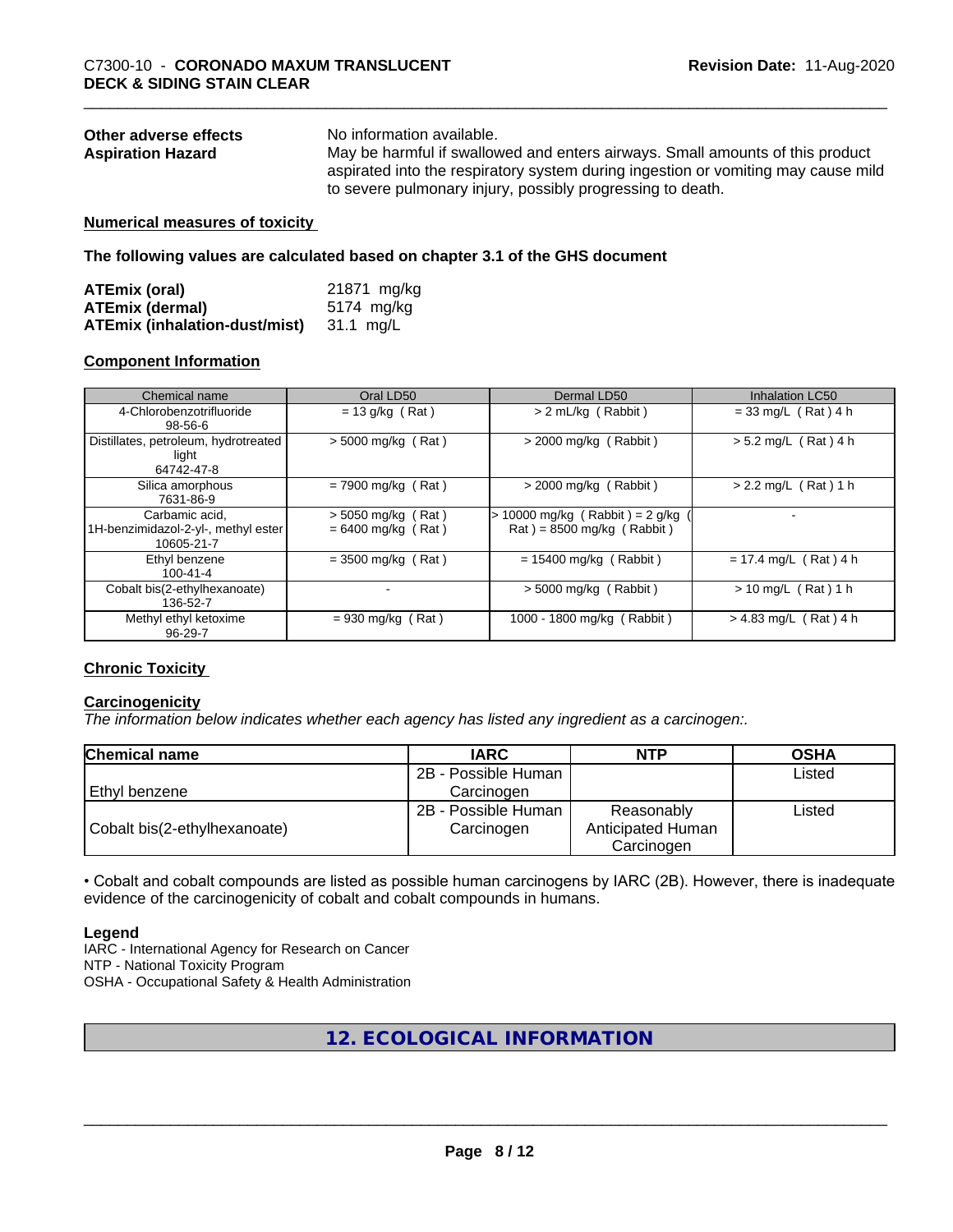#### **Ecotoxicity Effects**

The environmental impact of this product has not been fully investigated.

#### **Product Information**

#### **Acute Toxicity to Fish**

No information available

#### **Acute Toxicity to Aquatic Invertebrates**

No information available

#### **Acute Toxicity to Aquatic Plants**

No information available

#### **Persistence / Degradability**

No information available.

#### **Bioaccumulation**

There is no data for this product.

#### **Mobility in Environmental Media**

No information available.

#### **Ozone**

No information available

#### **Component Information**

#### **Acute Toxicity to Fish**

Carbamic acid, 1H-benzimidazol-2-yl-, methyl ester LC50: 1.5 mg/L (Rainbow Trout - 96 hr.) Ethyl benzene LC50: 12.1 mg/L (Fathead Minnow - 96 hr.) Methyl ethyl ketoxime LC50: 48 mg/L (Bluegill sunfish - 96 hr.)

#### **Acute Toxicity to Aquatic Invertebrates**

Carbamic acid, 1H-benzimidazol-2-yl-, methyl ester LC50: 0.22 mg/L (water flea - 48 hr.) Ethyl benzene EC50: 1.8 mg/L (Daphnia magna - 48 hr.) Methyl ethyl ketoxime EC50: 750 mg/L (Daphnia magna - 48 hr.)

#### **Acute Toxicity to Aquatic Plants**

Ethyl benzene EC50: 4.6 mg/L (Green algae (Scenedesmus subspicatus), 72 hrs.)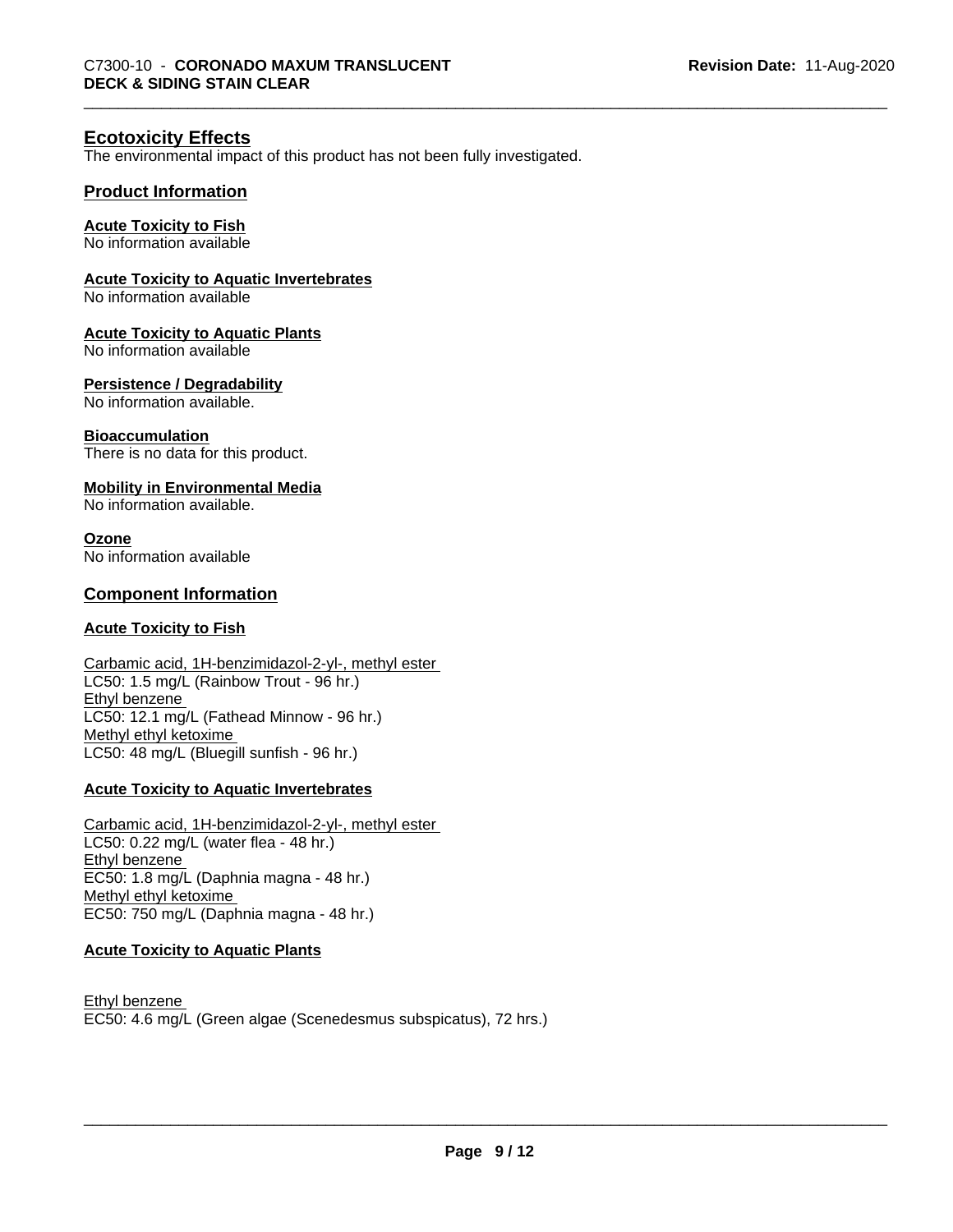#### **14. TRANSPORT INFORMATION**

| <b>DOT</b> |
|------------|
|------------|

| <b>Proper Shipping Name</b> | <b>PAINT</b>          |
|-----------------------------|-----------------------|
| <b>Hazard class</b>         | З                     |
| UN-No.                      | UN1263                |
| <b>Packing Group</b>        | Ш                     |
| <b>Description</b>          | UN1263. PAINT, 3. III |

In the US this material may be reclassified as a Combustible Liquid and is not regulated in containers of less than 119 gallons (450 liters) via surface transportation (refer to 49CFR173.120(b)(2) for further information).

| ICAO / IATA       | Contact the preparer for further information. |
|-------------------|-----------------------------------------------|
| <b>IMDG / IMO</b> | Contact the preparer for further information. |

**15. REGULATORY INFORMATION**

#### **International Inventories**

| <b>TSCA: United States</b> | Yes - All components are listed or exempt. |
|----------------------------|--------------------------------------------|
| <b>DSL: Canada</b>         | Yes - All components are listed or exempt. |

#### **Federal Regulations**

#### **SARA 311/312 hazardous categorization**

| Acute health hazard               | Yes |  |
|-----------------------------------|-----|--|
| Chronic Health Hazard             | Yes |  |
| Fire hazard                       | Yes |  |
| Sudden release of pressure hazard | N٥  |  |
| Reactive Hazard                   | Nο  |  |

#### **SARA 313**

Section 313 of Title III of the Superfund Amendments and Reauthorization Act of 1986 (SARA). This product contains a chemical or chemicals which are subject to the reporting requirements of the Act and Title 40 of the Code of Federal Regulations, Part 372:

| <b>Chemical name</b> | CAS No.        | Weight-%    | <b>CERCLA/SARA 313</b><br>(de minimis concentration) |
|----------------------|----------------|-------------|------------------------------------------------------|
| Zinc borate hydrate  | 138265-88-0    | $1 - 5$     | 1.0                                                  |
| Ethyl benzene        | $100 - 41 - 4$ | $0.1 - 0.5$ |                                                      |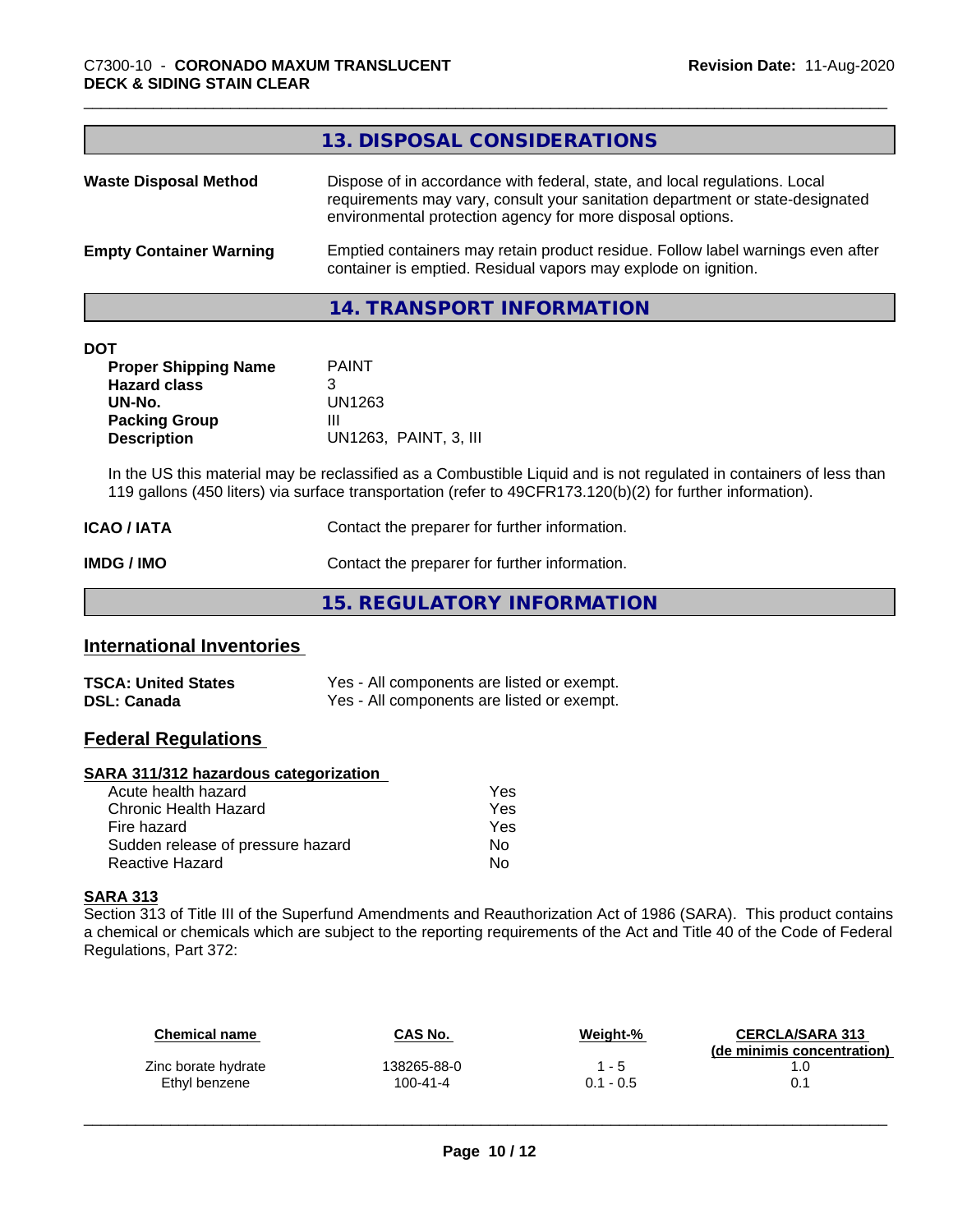#### **Clean Air Act,Section 112 Hazardous Air Pollutants (HAPs) (see 40 CFR 61)**

This product contains the following HAPs:

| <b>Chemical name</b>         | CAS No.  | Weight-%    | <b>Hazardous Air Pollutant</b><br>(HAP) |
|------------------------------|----------|-------------|-----------------------------------------|
| Ethyl benzene                | 100-41-4 | $0.1 - 0.5$ | ∟isted                                  |
| Cobalt bis(2-ethylhexanoate) | 136-52-7 | $0.1 - 0.5$ | Listed                                  |

#### **US State Regulations**

#### **California Proposition 65**

**A** WARNING: Cancer and Reproductive Harm– www.P65warnings.ca.gov

#### **State Right-to-Know**

| <b>Chemical name</b>                  | <b>Massachusetts</b> | <b>New Jersey</b> | Pennsylvania |
|---------------------------------------|----------------------|-------------------|--------------|
| 4-Chlorobenzotrifluoride              |                      |                   |              |
| Linseed oil                           |                      |                   |              |
| Stoddard solvent                      |                      |                   |              |
| Silica amorphous                      |                      |                   |              |
| Zinc borate hydrate                   |                      |                   |              |
| Carbamic acid, 1H-benzimidazol-2-yl-, |                      |                   |              |
| methyl ester                          |                      |                   |              |
| Cobalt bis(2-ethylhexanoate)          |                      |                   |              |

#### **Legend**

X - Listed

#### **16. OTHER INFORMATION**

**Flammability: 2 Reactivity: 0 PPE: -**

#### **HMIS Legend**

- 0 Minimal Hazard
- 1 Slight Hazard
- 2 Moderate Hazard
- 3 Serious Hazard
- 4 Severe Hazard
- \* Chronic Hazard

X - Consult your supervisor or S.O.P. for "Special" handling instructions.

*Note: The PPE rating has intentionally been left blank. Choose appropriate PPE that will protect employees from the hazards the material will present under the actual normal conditions of use.*

*Caution: HMISÒ ratings are based on a 0-4 rating scale, with 0 representing minimal hazards or risks, and 4 representing significant hazards or risks. Although HMISÒ ratings are not required on MSDSs under 29 CFR 1910.1200, the preparer, has chosen to provide them. HMISÒ ratings are to be used only in conjunction with a fully implemented HMISÒ program by workers who have received appropriate HMISÒ training. HMISÒ is a registered trade and service mark of the NPCA. HMISÒ materials may be purchased exclusively from J. J. Keller (800) 327-6868.*

 **WARNING!** If you scrape, sand, or remove old paint, you may release lead dust. LEAD IS TOXIC. EXPOSURE TO